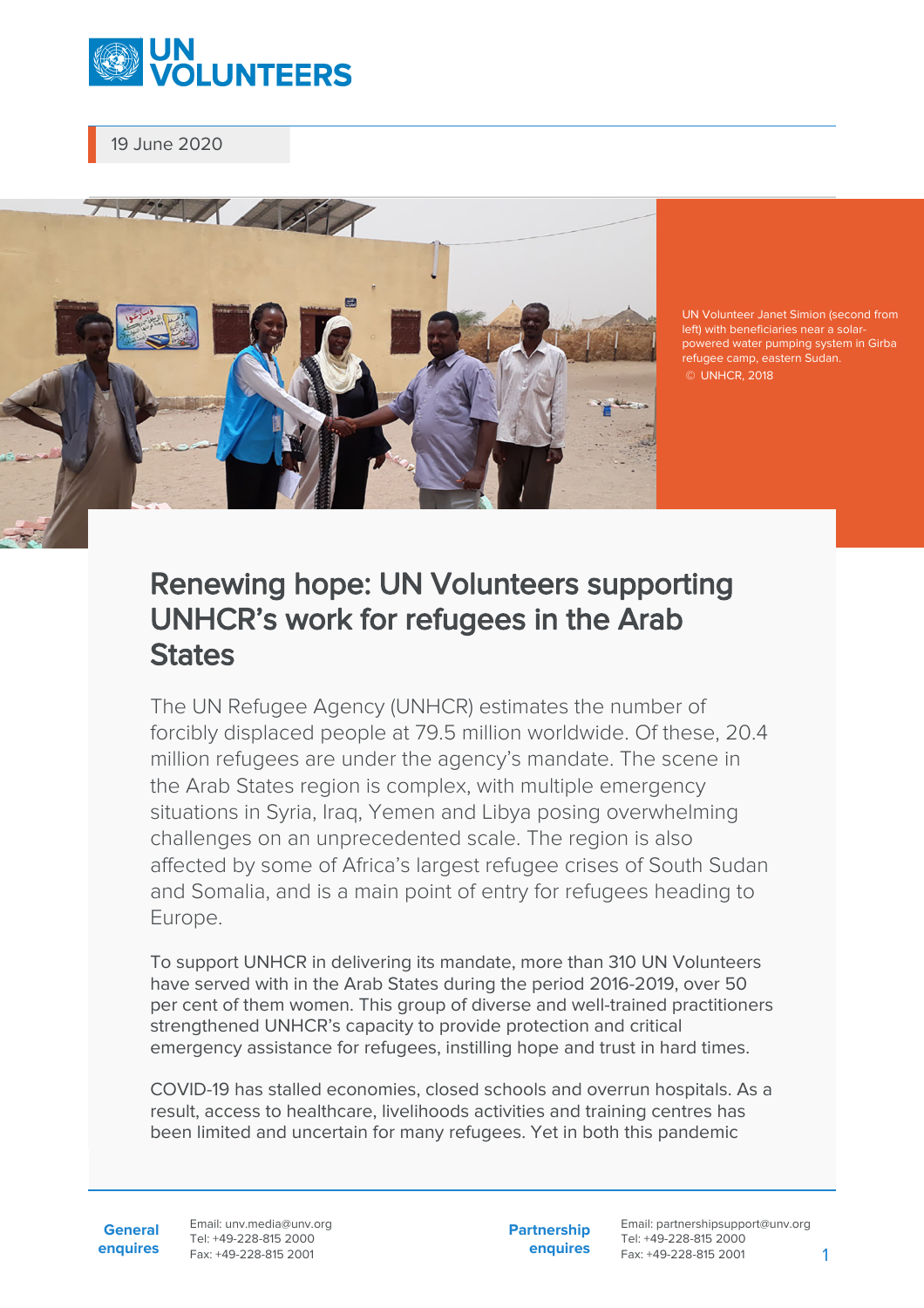

and larger emergency response for refugees, UN Volunteers are a source of solidarity.

Most recently, UN Volunteers serving with UNHCR have been engaged in [helping refugees brace themselves for COVID-19 in Sudan.](https://www.unv.org/Success-stories/Helping-refugees-brace-themselves-COVID-19-Sudan)

Janet Simion (Kenya), who has been serving as a UN Volunteer Water, Sanitation and Hygiene (WASH) Officer with UNHCR in Kassala, coordinates water supply for 100,000 persons of concern in nine refugee camps in Eastern Sudan.

She helps ensure access to sanitation services such as household latrines, soap and other hygiene kits, which are all essential for COVID-19 prevention.

In Jordan, UN Volunteers have been [supporting one of the biggest refugee](https://www.unv.org/Our-stories/Jordan-supporting-one-biggest-refugee-focused-operations-ever)[focused operations ever](https://www.unv.org/Our-stories/Jordan-supporting-one-biggest-refugee-focused-operations-ever). Jueun Jung (fully funded by the Republic of Korea), who is currently serving as a UN Youth Volunteer Associate Livelihoods Officer, is supporting efforts to make information on livelihoods public and more accessible for around 750,000 refugees in the country. These efforts are especially critical amidst the current COVID-19 crisis.

Additionally, Jueun collects data from both national and international organizations throughout the country. She also provides technical assistance in the delivery of an up-to-date, virtual information centre. This information center allows the UNHCR network to create services in areas where refugees need them most and promote careers that are otherwise unavailable to refugee women and persons with disabilities. It also helps refugee job seekers use the internet to find training and employment opportunities.

**If** Inclusive partnerships are a source of motivation for me, because as refugees look forward, I look forward with them. The long-term recovery of refugees depends on finding a livelihood that covers the costs of health care and good nutrition, especially in a pandemic. --Jueun Jung, UN Youth Volunteer Associate Livelihoods Officer with UNHCR, Jordan

**General**

**enquires** Fax: +49-228-815 2001 Email: unv.media@unv.org Tel: +49-228-815 2000

**Partnership enquires**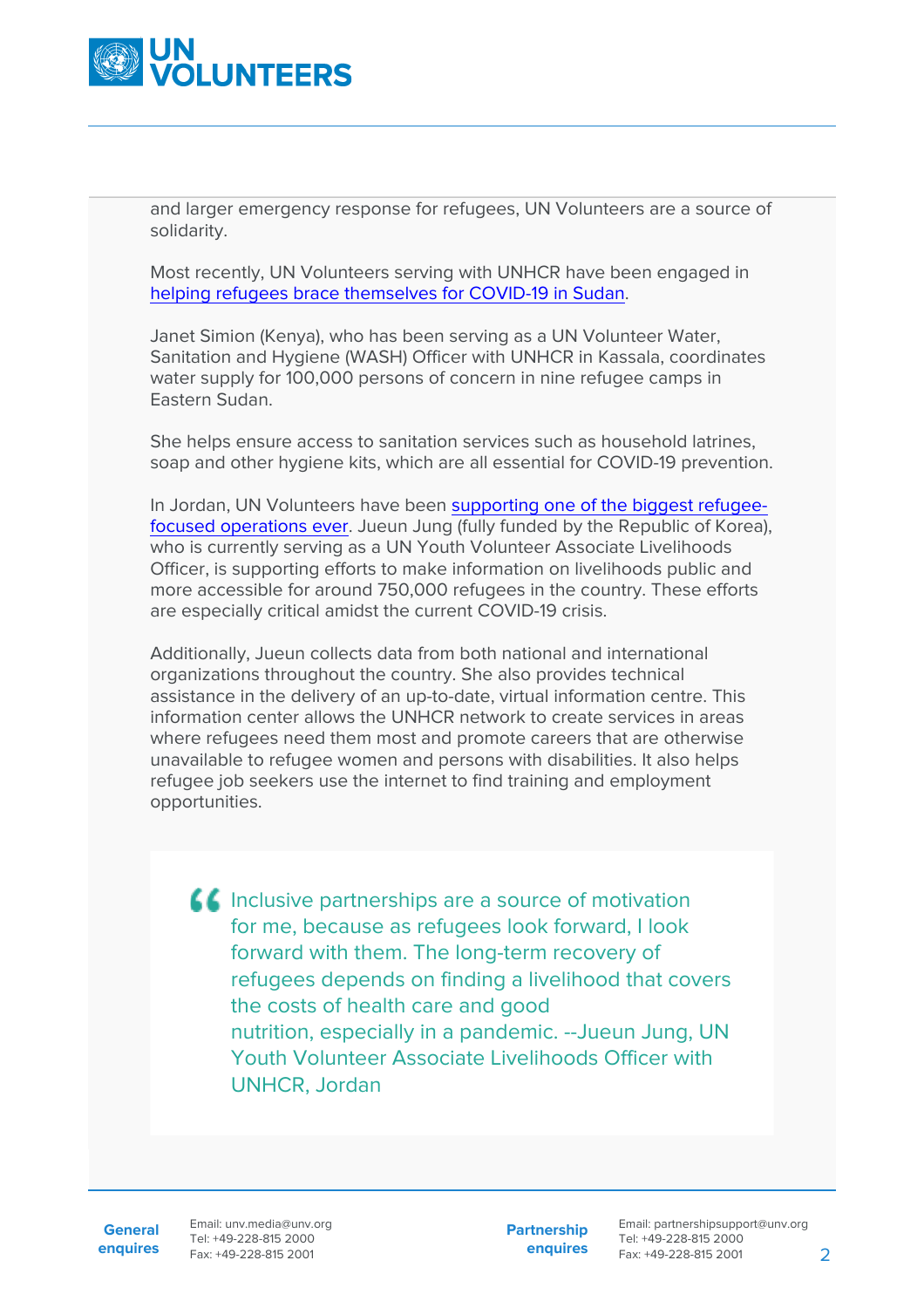

Fiona Allen, Senior Development Officer at UNHCR Jordan commends Jueun's commitment, noting, "It's really interesting to see how she's found her path and taken the time to learn and understand in a thoughtful way."

This linkage between the livelihoods and health sectors was also made in Djibouti, where UN Volunteer Alain Rodrigue Zoure (Burkina Faso) supports UNHCR as a Public Health Coordinator.

Alain has participated in the COVID-19 response, leading training sessions, awareness campaigns and nutrition programmes for the most vulnerable. He ensured healthcare facilities had the medicines required to treat refugees diagnosed with the Coronavirus and the relationships with refugee leaders who could promote healthy behaviors. These efforts also resulted in community-wide gardens that simultaneously addressed food security and livelihoods.

For Evert Saver (Belgium), who serves with UNHCR Jordan as a UN Volunteer Refugee Status Determination Associate, the role of UN Volunteers is about "bringing renewed hope to someone's life". He likes to view his work as a contribution to the possible resettlement of refugees, which makes him feel connected to the global effort to promote recovery for refugees.

**CC** The opportunity to speak to refugees, hear their voices and recognize them as people, rather than dealing with numbers, is very motivating. You get to hear their vivid recollections of triumph and resilience, as much as hardship and displacement. -- Evert Saver, UN Volunteer Refugee Status Determination Associate with UNHCR, Jordan

Arab States

**General enquires** Email: unv.media@unv.org Tel: +49-228-815 2000 Fax: +49-228-815 2001

**Partnership enquires**